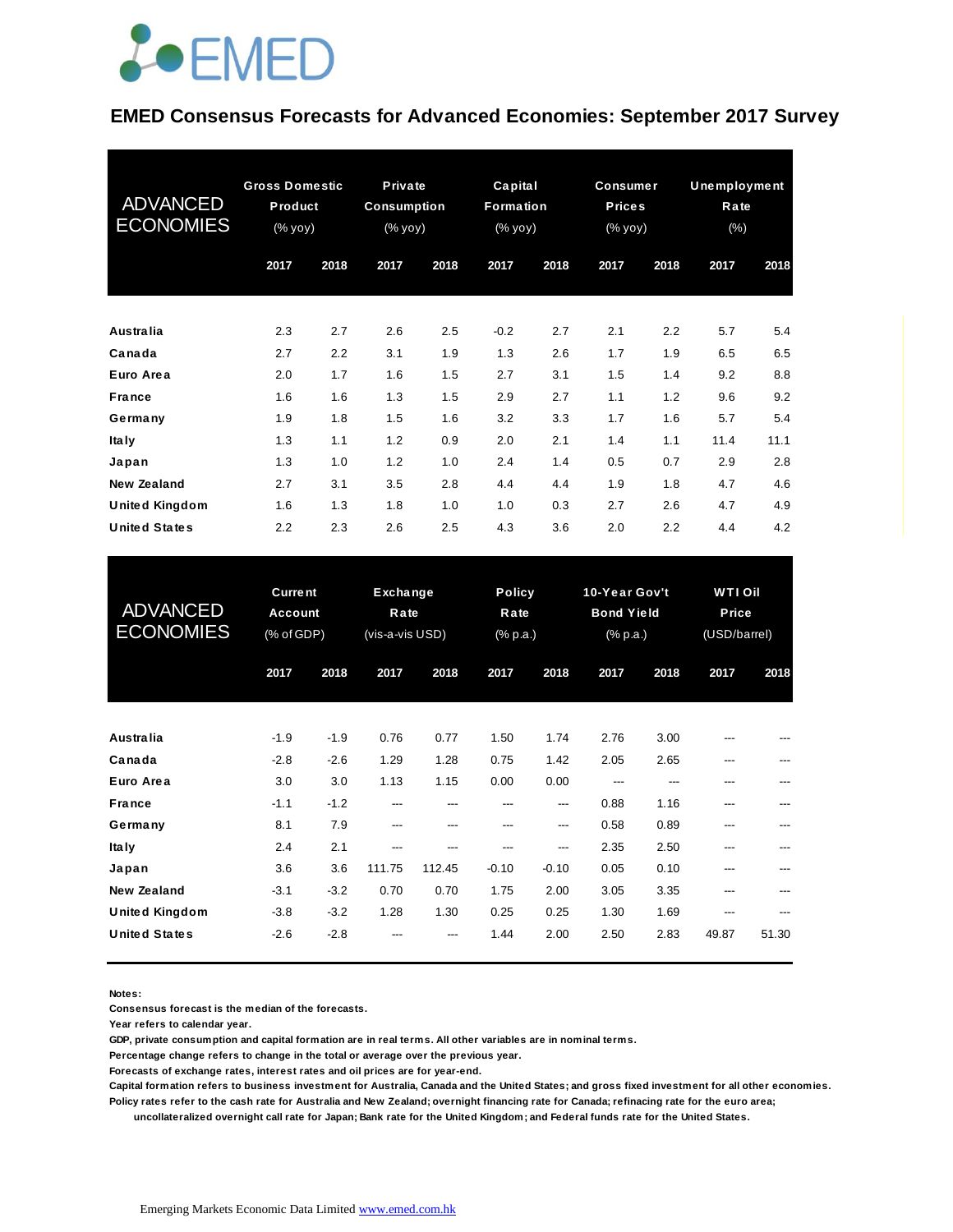

#### **EMED Consensus Forecasts for Emerging Markets: September 2017 Survey**

|                       | <b>Gross Domestic</b> |      | <b>Private</b>     |      |            | <b>Fixed</b><br>Consumer |               |      |         | Unemployment           |  |  |
|-----------------------|-----------------------|------|--------------------|------|------------|--------------------------|---------------|------|---------|------------------------|--|--|
| <b>EMERGING</b>       | Product               |      | <b>Consumption</b> |      | Investment |                          | <b>Prices</b> |      | Rate    |                        |  |  |
| <b>MARKETS</b>        | (% yoy)               |      | (% yoy)            |      | (% yoy)    |                          | $(\%$ yoy)    |      | $(\% )$ |                        |  |  |
|                       |                       |      |                    |      |            |                          |               |      |         |                        |  |  |
|                       | 2017                  | 2018 | 2017               | 2018 | 2017       | 2018                     | 2017          | 2018 | 2017    | 2018                   |  |  |
|                       |                       |      |                    |      |            |                          |               |      |         |                        |  |  |
| Argentina             | 2.7                   | 3.4  | 2.6                | 2.8  | 5.0        | 4.2                      | 24.6          | 15.0 | 8.4     | 8.2                    |  |  |
| <b>Brazil</b>         | 0.5                   | 2.1  | 0.1                | 2.4  | $-2.0$     | 5.3                      | 3.8           | 4.2  | 12.8    | 11.9                   |  |  |
| Chile                 | 1.5                   | 2.5  | 2.2                | 2.5  | $-1.5$     | 2.5                      | 2.6           | 2.9  | 6.9     | 6.8                    |  |  |
| China                 | 6.7                   | 6.4  | 7.6                | 7.9  | 6.1        | 5.9                      | 1.7           | 2.2  | 4.1     | 4.0                    |  |  |
| Colombia              | 1.8                   | 2.5  | 1.7                | 2.6  | 2.0        | 4.1                      | 4.2           | 3.4  | 9.8     | 9.8                    |  |  |
| <b>Czech Republic</b> | 3.1                   | 2.8  | 2.8                | 2.9  | 2.9        | 4.8                      | 2.2           | 2.0  | 3.1     | 3.1                    |  |  |
| <b>Hong Kong</b>      | 3.0                   | 2.4  | 3.3                | 2.0  | 3.6        | 2.3                      | 1.8           | 2.3  | 3.3     | 3.3                    |  |  |
| Hungary               | 3.6                   | 3.4  | 4.4                | 3.9  | 11.6       | 5.8                      | 2.4           | 2.6  | 4.2     | 4.1                    |  |  |
| India                 | 7.2                   | 7.5  | 8.0                | 7.3  | 3.6        | 6.8                      | 4.5           | 4.9  | ---     | $\qquad \qquad \cdots$ |  |  |
| Indonesia             | 5.1                   | 5.4  | 5.0                | 5.1  | 6.0        | 6.0                      | 4.2           | 4.4  | 5.6     | 5.6                    |  |  |
| Malaysia              | 5.0                   | 4.7  | 6.3                | 5.0  | 6.2        | 4.2                      | 3.6           | 2.5  | 3.5     | 3.4                    |  |  |
| <b>Mexico</b>         | 2.0                   | 2.3  | 2.3                | 2.7  | $-0.1$     | 1.7                      | 5.7           | 3.7  | 3.6     | 3.7                    |  |  |
| <b>Philippines</b>    | 6.5                   | 6.5  | 6.1                | 6.4  | 8.8        | 8.2                      | 3.0           | 3.0  | 5.7     | 5.3                    |  |  |
| Poland                | 3.7                   | 3.3  | 4.4                | 3.4  | 4.3        | 7.6                      | 1.9           | 2.0  | 6.8     | 6.2                    |  |  |
| Russia                | 1.4                   | 1.6  | 2.3                | 3.1  | 3.5        | 2.7                      | 4.3           | 4.2  | 5.4     | 5.1                    |  |  |
| <b>Singapore</b>      | 2.5                   | 2.4  | 1.1                | 1.5  | 0.5        | 0.5                      | 0.8           | 1.3  | 2.3     | 2.3                    |  |  |
| South Korea           | 2.8                   | 2.6  | 2.2                | 2.4  | 7.6        | 2.7                      | 2.0           | 2.0  | 3.6     | 3.5                    |  |  |
| Taiwan                | 2.2                   | 2.2  | 2.0                | 2.1  | 1.4        | 2.7                      | 0.8           | 1.4  | 3.8     | 3.9                    |  |  |
| <b>Thailand</b>       | 3.5                   | 3.5  | 3.1                | 2.9  | 2.4        | 4.7                      | 0.6           | 1.5  | 1.1     | 1.0                    |  |  |
|                       |                       |      |                    |      |            |                          |               |      |         |                        |  |  |
| Turkey                | 3.9                   | 3.1  | 2.9                | 3.3  | 2.8        | 2.8                      | 10.5          | 8.2  | 11.4    | 11.5                   |  |  |

|                       | <b>Money</b>           |          | <b>Merchandise</b> |      | <b>Merchandise</b> |      | Current        |        | <b>Exchange</b> |       |
|-----------------------|------------------------|----------|--------------------|------|--------------------|------|----------------|--------|-----------------|-------|
| <b>EMERGING</b>       | Supply M2              |          | <b>Exports</b>     |      | <b>Imports</b>     |      | <b>Account</b> |        | Rate            |       |
| <b>MARKETS</b>        | (% yoy)                |          | $(%$ (% yoy)       |      | $(%$ (% yoy)       |      | (% of GDP)     |        | (vis-a-vis USD) |       |
|                       | 2017                   | 2018     | 2017               | 2018 | 2017               | 2018 | 2017           | 2018   | 2017            | 2018  |
|                       |                        |          |                    |      |                    |      |                |        |                 |       |
|                       |                        |          |                    |      |                    |      |                |        |                 |       |
| Argentina             | 29.0                   | 22.6     | 2.5                | 4.2  | 14.4               | 7.2  | $-3.1$         | $-3.6$ | 17.70           | 20.52 |
| <b>Brazil</b>         | 4.4                    | 5.5      | 3.3                | 4.6  | 3.8                | 9.0  | $-1.0$         | $-1.6$ | 3.20            | 3.30  |
| Chile                 | 5.8                    | 9.0      | 3.4                | 3.2  | 3.9                | 4.3  | $-1.6$         | $-1.9$ | 665             | 644   |
| China                 | 9.8                    | 9.5      | 5.1                | 4.3  | 11.7               | 4.3  | 1.6            | 1.5    | 6.80            | 6.81  |
| Colombia              | 12.7                   | 13.8     | 6.4                | 2.7  | 3.6                | 5.3  | $-3.8$         | $-3.5$ | 3018            | 3000  |
| <b>Czech Republic</b> | $\qquad \qquad \cdots$ | $\cdots$ | 7.3                | 5.7  | 7.0                | 7.0  | 0.9            | 0.6    | 22.8            | 22.2  |
| <b>Hong Kong</b>      | 9.7                    | 7.4      | 5.3                | 4.2  | 5.2                | 4.2  | 3.1            | 3.0    | 7.80            | 7.80  |
| Hungary               | 4.0                    | 3.4      | 6.0                | 6.8  | 7.2                | 7.9  | 3.5            | 2.8    | 269             | 265   |
| India                 | 12.2                   | 9.5      | 7.0                | 4.2  | 8.8                | 7.1  | $-1.1$         | $-1.2$ | 65.2            | 66.5  |
| Indonesia             | 10.5                   | 12.0     | 5.0                | 5.5  | 4.8                | 6.4  | $-1.8$         | $-2.0$ | 13400           | 13300 |
| Malaysia              | 4.5                    | 3.6      | 4.5                | 3.6  | 4.2                | 4.2  | 2.3            | 2.3    | 4.25            | 4.19  |
| <b>Mexico</b>         | 10.1                   | 11.3     | 7.0                | 5.6  | 6.4                | 5.6  | $-2.4$         | $-2.4$ | 18.3            | 18.2  |
| <b>Philippines</b>    | 13.2                   | 16.1     | 13.0               | 6.0  | 11.6               | 6.5  | 0.5            | 0.2    | 51.0            | 50.0  |
| Poland                | 7.2                    | 8.5      | 5.9                | 5.8  | 7.6                | 7.7  | $-0.5$         | $-1.0$ | 3.70            | 3.63  |
| Russia                | 8.3                    | 7.0      | 4.8                | 2.1  | 12.6               | 5.2  | 2.3            | 2.0    | 58.5            | 59.3  |
| Singapore             | 7.3                    | 5.9      | 2.8                | 2.1  | 3.1                | 3.1  | 18.8           | 18.4   | 1.39            | 1.38  |
| South Korea           | 5.5                    | 6.2      | 4.2                | 3.5  | 7.5                | 3.6  | 5.9            | 5.5    | 1148            | 1120  |
| Taiwan                | 3.9                    | 4.3      | 7.2                | 4.1  | 7.7                | 4.8  | 12.6           | 12.0   | 30.5            | 30.0  |
| <b>Thailand</b>       | 4.0                    | 5.0      | 6.5                | 4.6  | 12.5               | 6.8  | 8.6            | 7.4    | 34.2            | 34.1  |
| Turkey                | 16.5                   | 14.7     | 6.6                | 4.9  | 3.6                | 4.9  | $-4.2$         | $-4.1$ | 3.59            | 3.77  |
|                       |                        |          |                    |      |                    |      |                |        |                 |       |

**Notes:** 

**Consensus forecast is the median of the forecasts.**

**Year refers to calendar year except for India for which fiscal year (April to March) is used. GDP, private consumption and fixed investment are in real terms. All other variables are in nominal terms.**

**Percentage change refers to change in the total or average over the previous year, except for money supply growth which is** 

 **based on year-end figures.**

**Forecasts of exchange rates and interest rates are for year-end.**

**Forecasts for India are FY17/18 and FY18/19**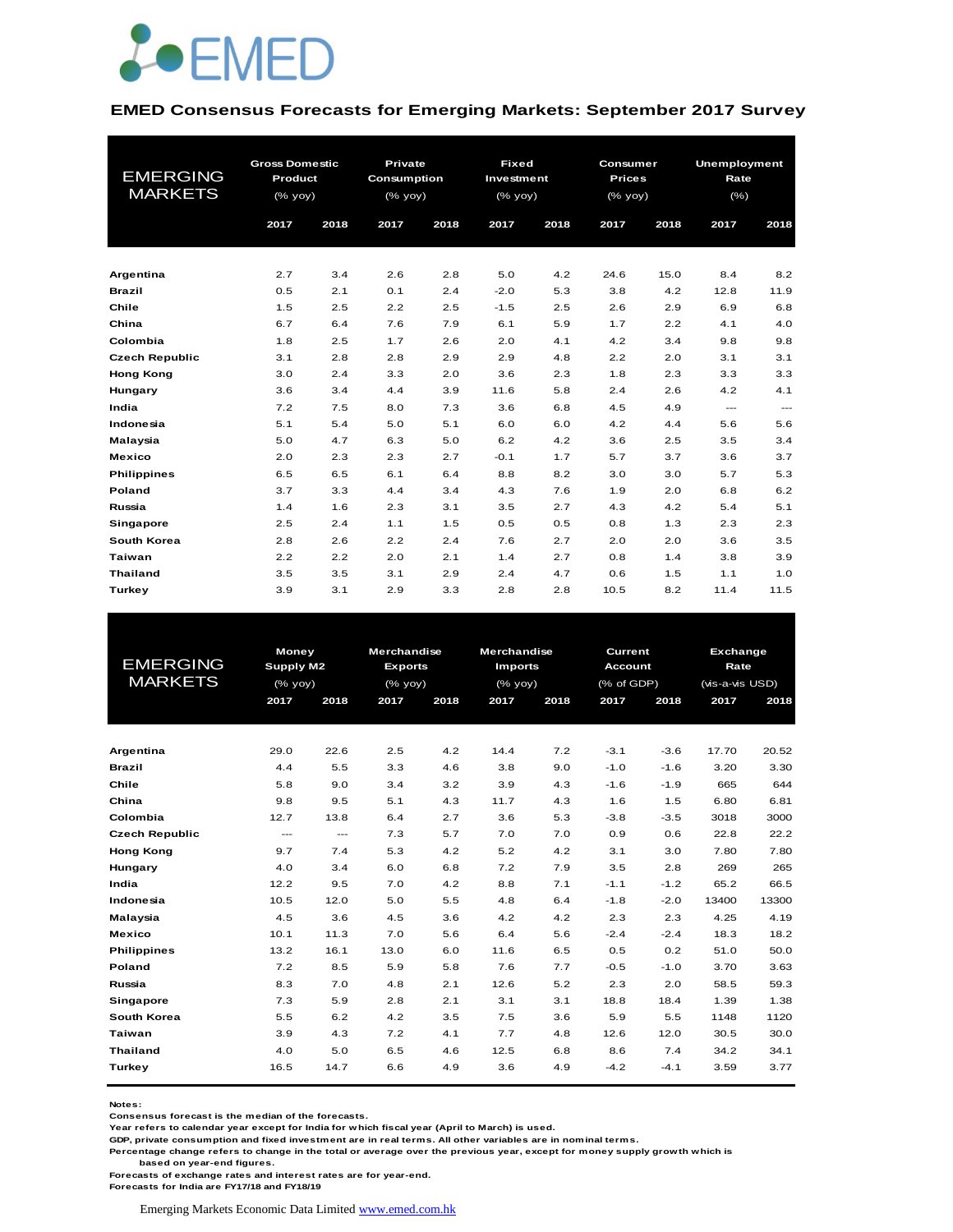## **EMED Consensus Forecasts for the United States: September 2017 Survey**

| <b>UNITED STATES</b>             |      | <b>Gross Domestic</b><br><b>Consumer</b><br><b>Product</b><br><b>Prices</b><br><b>UNITED STATES</b><br>(% yoy)<br>(% yoy) |      | <b>Gross Domestic</b><br><b>Product</b><br>(% yoy) |                                     | Consumer<br><b>Prices</b><br>(% yoy) |      |      |      |
|----------------------------------|------|---------------------------------------------------------------------------------------------------------------------------|------|----------------------------------------------------|-------------------------------------|--------------------------------------|------|------|------|
|                                  | 2017 | 2018                                                                                                                      | 2017 | 2018                                               |                                     | 2017                                 | 2018 | 2017 | 2018 |
| <b>ABN AMRO</b>                  | 2.3  | 2.5                                                                                                                       | 2.3  | 2.2                                                | <b>ING</b>                          | 2.4                                  | 2.9  | 2.5  | 2.9  |
| <b>Action Economics</b>          | 2.2  | 2.8                                                                                                                       | 2.1  | 2.2                                                | Intesa Sanpaolo                     | 2.2                                  | 2.4  | 2.1  | 1.8  |
| <b>AIB Global Treasury</b>       | 2.1  | 2.1                                                                                                                       | 2.3  | 2.5                                                | <b>KBC</b>                          | 2.0                                  | 2.0  | 2.1  | 2.3  |
| <b>Allianz</b>                   | 2.2  | 2.3                                                                                                                       | 2.2  | 2.5                                                | <b>Kiel Institute</b>               | 2.1                                  | 2.3  | 1.9  | 2.2  |
| <b>Bank Julius Baer</b>          | 2.3  | 2.5                                                                                                                       | 1.9  | 1.8                                                | <b>Moody's Analytics</b>            | 2.2                                  | 2.9  | 2.0  | 2.0  |
| <b>Barclays Capital</b>          | 1.9  | 2.3                                                                                                                       | 2.0  | 2.2                                                | <b>Mortgage Bankers Association</b> | 2.2                                  | 1.9  | 2.1  | 2.0  |
| <b>BayernLB</b>                  | 2.1  | 2.4                                                                                                                       | 1.9  | 1.6                                                | <b>NAR</b>                          | 2.3                                  | 2.4  | 2.0  | 2.3  |
| <b>BBVA</b>                      | 2.1  | 2.2                                                                                                                       | 2.0  | 1.7                                                | <b>National Bank of Canada</b>      | 2.2                                  | 2.4  | 1.9  | 1.9  |
| <b>Berenberg Capital Markets</b> | 2.2  | 2.4                                                                                                                       | 2.0  | 2.2                                                | <b>NIESR</b>                        | 2.1                                  | 2.3  | 1.7  | 2.0  |
| <b>BMO Capital Markets</b>       | 2.1  | 2.2                                                                                                                       | 2.1  | 2.2                                                | <b>Northern Trust</b>               | 2.1                                  | 2.2  | 2.0  | 1.8  |
| <b>BNP Paribas</b>               | 2.3  | 2.6                                                                                                                       | 1.9  | 2.3                                                | <b>OCBC Bank</b>                    | 2.2                                  | 2.3  | 2.0  | 2.4  |
| <b>Capital Economics</b>         | 2.2  | 2.5                                                                                                                       | 2.0  | 2.1                                                | <b>PNC</b>                          | 2.2                                  | 2.6  | 1.9  | 2.0  |
| <b>CIBC World Markets</b>        | 2.1  | 2.1                                                                                                                       | 2.1  | 2.4                                                | Prometeia                           | 2.1                                  | 2.2  | 1.9  | 2.3  |
| Citigroup                        | 2.1  | 2.6                                                                                                                       | 1.7  | 1.8                                                | <b>Raymond James</b>                | 2.1                                  | 2.1  | 1.9  | 1.7  |
| <b>Comerica Bank</b>             | 2.2  | 2.4                                                                                                                       | 2.1  | 1.6                                                | <b>Royal Bank of Canada</b>         | 2.2                                  | 2.4  | 2.0  | 1.7  |
| Commerzbank                      | 2.0  | 2.3                                                                                                                       | 2.0  | 2.2                                                | <b>Schroders</b>                    | 2.0                                  | 2.0  | 1.9  | 1.9  |
| <b>Credit Agricole</b>           | 2.3  | 2.2                                                                                                                       | 2.2  | 2.4                                                | Scotia Capital                      | $2.2\,$                              | 2.3  | 1.8  | 2.3  |
| <b>Credit Suisse</b>             | 2.1  | 2.4                                                                                                                       | 2.1  | 1.9                                                | <b>Societe Generale</b>             | 2.1                                  | 2.2  | 2.1  | 1.5  |
| Daiwa Institute of Research      | 2.2  | 2.3                                                                                                                       | 1.9  | 2.2                                                | <b>Standard &amp; Poor's</b>        | 2.2                                  | 2.3  | 1.8  | 2.1  |
| Danske Bank                      | 2.0  | 1.9                                                                                                                       | 2.2  | 1.9                                                | <b>TD Economics</b>                 | $2.2\,$                              | 2.1  | 2.1  | 2.2  |
| <b>DBS Bank</b>                  | 2.2  | 2.5                                                                                                                       | 1.9  | 2.1                                                | <b>UOB</b>                          | 2.5                                  | 2.5  | 2.1  | 2.5  |
| Deka Bank                        | 2.2  | 2.3                                                                                                                       | 2.0  | 2.2                                                |                                     |                                      |      |      |      |
| <b>Desjardins</b>                | 2.2  | 2.3                                                                                                                       | 2.2  | 2.1                                                |                                     |                                      |      |      |      |
| <b>DIW Berlin</b>                | 2.1  | 2.4                                                                                                                       | 1.8  | 1.6                                                |                                     |                                      |      |      |      |
| <b>DZ Bank</b>                   | 2.2  | 2.5                                                                                                                       | 2.2  | 2.4                                                | <b>CONSENSUS</b>                    |                                      |      |      |      |
| <b>Fannie Mae</b>                | 2.2  | 2.0                                                                                                                       | 2.2  | 1.5                                                | Median                              | $2.2\,$                              | 2.3  | 2.0  | 2.1  |
| <b>First Trust Advisors</b>      | 2.3  | 2.3                                                                                                                       | 2.0  | 2.5                                                | Mean                                | $2.2\,$                              | 2.3  | 2.0  | 2.1  |
| <b>Freddie Mac</b>               | 2.1  | 2.2                                                                                                                       | 1.8  | 2.4                                                | High                                | 2.5                                  | 2.9  | 2.5  | 2.9  |
| Handelsbanken                    | 2.2  | 1.8                                                                                                                       | 1.7  | 2.0                                                | Low                                 | 1.9                                  | 1.8  | 1.7  | 1.5  |
| <b>IFO Munich Institute</b>      | 2.2  | 2.1                                                                                                                       | 2.4  | 2.4                                                | <b>Standard Deviation</b>           | 0.1                                  | 0.2  | 0.2  | 0.3  |
| Continues in the next column     |      |                                                                                                                           |      |                                                    |                                     |                                      |      |      |      |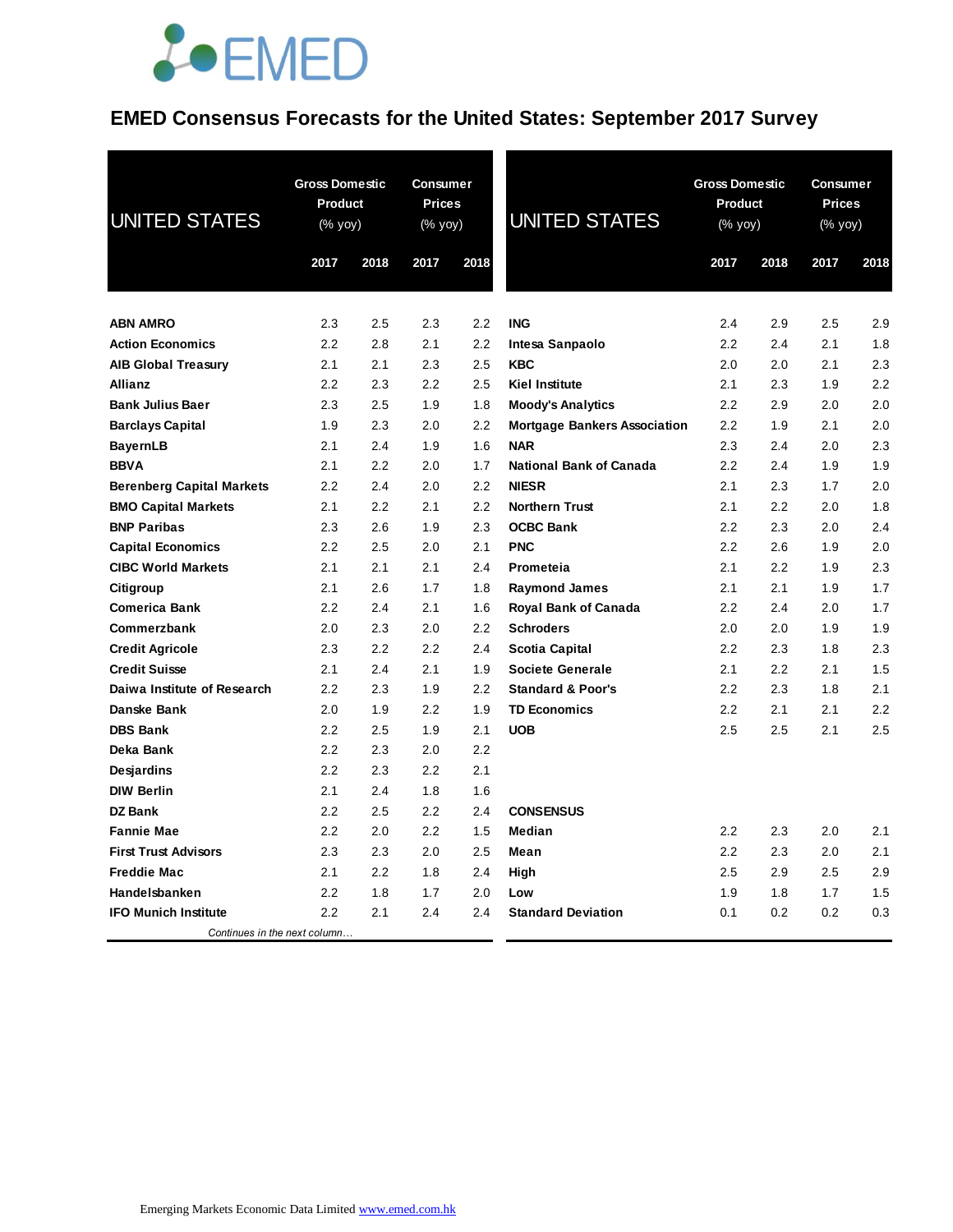### **EMED Consensus Forecasts for the Euro Area: September 2017 Survey**

| <b>EURO AREA</b>                 | <b>Gross Domestic</b><br><b>Product</b><br>(% yoy) |      | <b>Consumer</b><br><b>Prices</b><br>$(% \mathsf{Y}^{\prime }\mathsf{Y}^{\prime }\mathsf{Y}^{\prime })$ |      | <b>EURO AREA</b>            | <b>Gross Domestic</b><br><b>Product</b><br>(% yoy) |      | <b>Consumer</b><br><b>Prices</b><br>$(% \mathsf{Y}\rightarrow \mathsf{Y})$ |      |
|----------------------------------|----------------------------------------------------|------|--------------------------------------------------------------------------------------------------------|------|-----------------------------|----------------------------------------------------|------|----------------------------------------------------------------------------|------|
|                                  | 2017                                               | 2018 | 2017                                                                                                   | 2018 |                             | 2017                                               | 2018 | 2017                                                                       | 2018 |
|                                  |                                                    |      |                                                                                                        |      |                             |                                                    |      |                                                                            |      |
| <b>ABN AMRO</b>                  | 2.1                                                | 1.8  | 1.5                                                                                                    | 1.3  | <b>IFO Munich Institute</b> | 2.1                                                | 1.7  | 1.8                                                                        | 1.5  |
| <b>AIB Global Treasury</b>       | 1.9                                                | 1.7  | 1.2                                                                                                    | 1.5  | <b>ING</b>                  | 1.8                                                | 1.7  | 1.6                                                                        | 1.4  |
| <b>Allianz</b>                   | 1.9                                                | 1.7  | 1.6                                                                                                    | 1.6  | Intesa Sanpaolo             | 2.1                                                | 1.7  | 1.7                                                                        | 1.6  |
| <b>Bank Julius Baer</b>          | 2.2                                                | 1.8  | 1.5                                                                                                    | 1.3  | <b>KBC</b>                  | 2.0                                                | 2.1  | 1.5                                                                        | 1.3  |
| <b>Barclays Capital</b>          | 1.8                                                | 1.7  | 1.6                                                                                                    | 1.3  | <b>Kiel Institute</b>       | 2.2                                                | 2.1  | 1.5                                                                        | 1.5  |
| <b>BayernLB</b>                  | 2.1                                                | 1.7  | 1.5                                                                                                    | 1.3  | <b>Moody's Analytics</b>    | 2.0                                                | 1.7  | 1.5                                                                        | 1.4  |
| <b>BBVA</b>                      | 2.0                                                | 1.7  | 1.4                                                                                                    | n.a. | <b>NIESR</b>                | 2.0                                                | 1.8  | 1.6                                                                        | 1.4  |
| <b>Berenberg Capital Markets</b> | $2.2\phantom{0}$                                   | 1.9  | 1.5                                                                                                    | 1.4  | <b>OCBC Bank</b>            | 2.1                                                | 1.5  | 1.7                                                                        | 1.5  |
| <b>BMO Capital Markets</b>       | 2.1                                                | 1.7  | 1.5                                                                                                    | 1.4  | Prometeia                   | 1.9                                                | 1.7  | 1.6                                                                        | 1.4  |
| <b>BNP Paribas</b>               | 2.1                                                | 1.6  | 1.5                                                                                                    | 1.3  | Royal Bank of Canada        | 2.0                                                | 1.7  | 1.5                                                                        | 1.4  |
| <b>Capital Economics</b>         | 2.2                                                | 2.0  | 1.5                                                                                                    | 1.3  | <b>Schroders</b>            | 2.1                                                | 1.9  | 1.5                                                                        | 1.1  |
| <b>CIBC World Markets</b>        | 1.7                                                | 1.4  | 1.5                                                                                                    | 1.8  | <b>Scotia Capital</b>       | 2.2                                                | 2.0  | 1.4                                                                        | 1.7  |
| Citigroup                        | 2.2                                                | 2.0  | 1.5                                                                                                    | 1.2  | <b>Societe Generale</b>     | 2.2                                                | 1.7  | 1.5                                                                        | 1.1  |
| Commerzbank                      | 2.0                                                | 1.8  | 1.4                                                                                                    | 1.4  | <b>TD Economics</b>         | 1.9                                                | 1.6  | 1.7                                                                        | 1.4  |
| <b>Credit Agricole</b>           | 2.0                                                | 1.8  | 1.5                                                                                                    | 1.2  | <b>UOB</b>                  | 1.8                                                | 1.6  | 1.6                                                                        | 1.5  |
| <b>Credit Suisse</b>             | $2.2\phantom{0}$                                   | 2.0  | 1.5                                                                                                    | 1.2  |                             |                                                    |      |                                                                            |      |
| Danske Bank                      | 2.0                                                | 1.5  | 1.5                                                                                                    | 1.1  |                             |                                                    |      |                                                                            |      |
| <b>DBS Bank</b>                  | 2.0                                                | 2.0  | 1.5                                                                                                    | 1.2  |                             |                                                    |      |                                                                            |      |
| Deka Bank                        | 2.0                                                | 1.7  | 1.5                                                                                                    | 1.5  | <b>CONSENSUS</b>            |                                                    |      |                                                                            |      |
| <b>DIW Berlin</b>                | 2.1                                                | 1.9  | 1.3                                                                                                    | 1.4  | Median                      | 2.0                                                | 1.7  | 1.5                                                                        | 1.4  |
| DZ Bank                          | 2.0                                                | 1.7  | 1.6                                                                                                    | 1.5  | Mean                        | 2.0                                                | 1.8  | 1.5                                                                        | 1.4  |
| <b>ETLA</b>                      | 2.1                                                | 1.8  | 1.5                                                                                                    | 1.5  | High                        | 2.2                                                | 2.1  | 1.8                                                                        | 1.8  |
| <b>EUROFER</b>                   | 2.0                                                | 1.8  | 1.8                                                                                                    | 1.5  | Low                         | 1.7                                                | 1.2  | 1.2                                                                        | 1.1  |
| Handelsbanken                    | 1.9                                                | 1.2  | 1.6                                                                                                    | 1.4  | <b>Standard Deviation</b>   | 0.1                                                | 0.2  | 0.1                                                                        | 0.2  |
| Continues in the next column     |                                                    |      |                                                                                                        |      |                             |                                                    |      |                                                                            |      |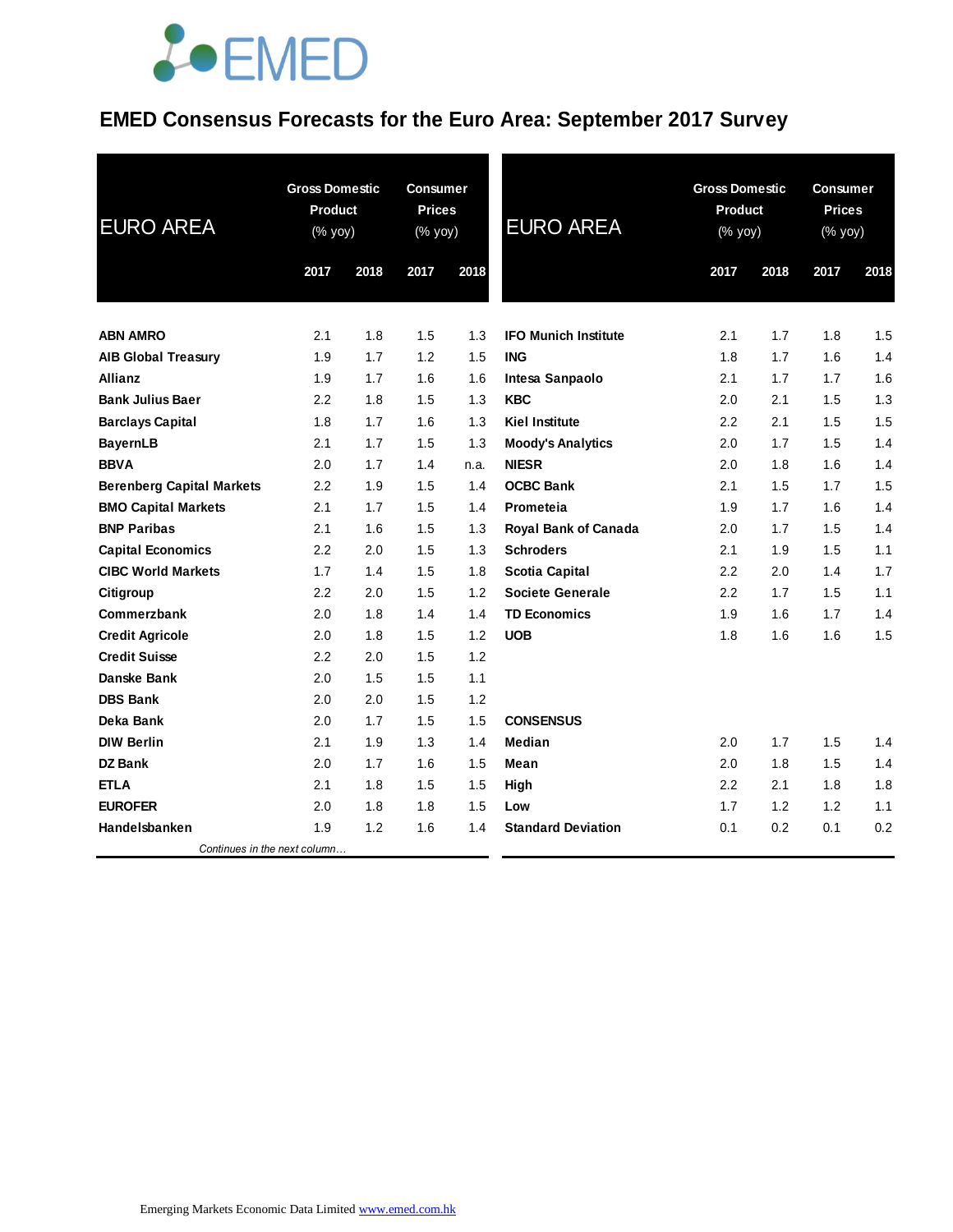## **EMED Consensus Forecasts for Japan: September 2017 Survey**

| <b>JAPAN</b>                     | <b>Gross Domestic</b><br><b>Product</b><br>(% yoy) |      | <b>Consumer</b><br><b>Prices</b><br>(% yoy) |      | <b>JAPAN</b>              | <b>Gross Domestic</b><br><b>Product</b><br>(% yoy) |      |      | <b>Consumer</b><br><b>Prices</b><br>(% yoy) |  |
|----------------------------------|----------------------------------------------------|------|---------------------------------------------|------|---------------------------|----------------------------------------------------|------|------|---------------------------------------------|--|
|                                  | 2017                                               | 2018 | 2017                                        | 2018 |                           | 2017                                               | 2018 | 2017 | 2018                                        |  |
|                                  |                                                    |      |                                             |      |                           |                                                    |      |      |                                             |  |
| <b>ABN AMRO</b>                  | 1.0                                                | 0.8  | 0.7                                         | 1.0  | <b>ING</b>                | 1.3                                                | 1.2  | 0.5  | 0.9                                         |  |
| <b>AIB Global Treasury</b>       | 1.3                                                | 0.6  | 0.2                                         | 0.3  | Intesa Sanpaolo           | 1.5                                                | 0.9  | 0.4  | 0.5                                         |  |
| <b>Allianz</b>                   | 1.3                                                | 0.9  | 0.5                                         | 0.9  | <b>JCER</b>               | 1.7                                                | 1.0  | 0.8  | 0.9                                         |  |
| <b>Bank Julius Baer</b>          | 1.5                                                | 1.3  | 0.4                                         | 0.2  | <b>KBC</b>                | 1.3                                                | 1.0  | 0.5  | 1.0                                         |  |
| Bank of Tokyo-Mitsubishi UFJ     | 1.2                                                | 1.4  | 0.8                                         | 0.7  | <b>Kiel Institute</b>     | 1.8                                                | 1.2  | 0.5  | 0.7                                         |  |
| <b>Barclays Capital</b>          | 1.6                                                | 1.1  | 0.5                                         | 0.7  | <b>Mizuho Securities</b>  | 1.5                                                | 1.2  | 0.7  | 0.7                                         |  |
| <b>BayernLB</b>                  | 1.5                                                | 1.0  | 0.5                                         | 0.9  | <b>Moody's Analytics</b>  | 1.7                                                | 0.8  | 0.4  | 0.6                                         |  |
| <b>BBVA</b>                      | 0.8                                                | 0.9  | 0.8                                         | n.a. | <b>NIESR</b>              | 1.3                                                | 1.0  | 0.3  | 0.5                                         |  |
| <b>Berenberg Capital Markets</b> | 1.7                                                | 1.2  | 0.4                                         | 0.6  | <b>OCBC Bank</b>          | 1.4                                                | 0.9  | 0.5  | 1.0                                         |  |
| <b>BMO Capital Markets</b>       | 1.5                                                | 1.1  | 0.4                                         | 0.5  | Prometeia                 | 1.1                                                | 1.0  | 0.3  | 0.5                                         |  |
| <b>BNP Paribas</b>               | 1.2                                                | 1.0  | 0.3                                         | 0.6  | <b>Schroders</b>          | 1.6                                                | 1.5  | 0.5  | 1.0                                         |  |
| <b>Capital Economics</b>         | 1.0                                                | 0.5  | 1.0                                         | 1.5  | <b>Scotia Capital</b>     | 1.7                                                | 1.0  | 0.6  | 1.1                                         |  |
| <b>CIBC World Markets</b>        | 1.1                                                | 0.8  | 0.4                                         | 0.7  | <b>Societe Generale</b>   | 1.5                                                | 1.2  | 0.4  | 1.0                                         |  |
| Citigroup                        | 2.0                                                | 1.7  | 0.4                                         | 0.5  | <b>TD Economics</b>       | 1.2                                                | 0.8  | 0.8  | 1.1                                         |  |
| Commerzbank                      | 1.8                                                | 1.1  | 0.4                                         | 0.7  | <b>UOB</b>                | 0.9                                                | 1.2  | 1.0  | 1.9                                         |  |
| <b>Credit Agricole</b>           | 1.2                                                | 1.3  | 0.4                                         | 0.7  |                           |                                                    |      |      |                                             |  |
| <b>Credit Suisse</b>             | 1.2                                                | 0.6  | 0.4                                         | 0.1  |                           |                                                    |      |      |                                             |  |
| Daiwa Institute of Research      | 1.6                                                | 1.4  | 0.5                                         | 0.6  | <b>CONSENSUS</b>          |                                                    |      |      |                                             |  |
| <b>DBS Bank</b>                  | 1.6                                                | 1.1  | 0.4                                         | 0.6  | Median                    | 1.4                                                | 1.0  | 0.5  | 0.7                                         |  |
| Deka Bank                        | 1.4                                                | 1.1  | 0.4                                         | 1.1  | Mean                      | 1.4                                                | 1.1  | 0.5  | 0.8                                         |  |
| <b>DIW Berlin</b>                | 1.9                                                | 1.3  | 0.3                                         | 0.5  | High                      | 2.0                                                | 1.7  | 1.0  | 1.9                                         |  |
| <b>DZ Bank</b>                   | 1.7                                                | 1.0  | 0.4                                         | 0.6  | Low                       | 0.8                                                | 0.5  | 0.2  | 0.1                                         |  |
| <b>IFO Munich Institute</b>      | 1.2                                                | 1.0  | 0.5                                         | 0.8  | <b>Standard Deviation</b> | 0.3                                                | 0.2  | 0.2  | 0.3                                         |  |
| Continues in the next column     |                                                    |      |                                             |      |                           |                                                    |      |      |                                             |  |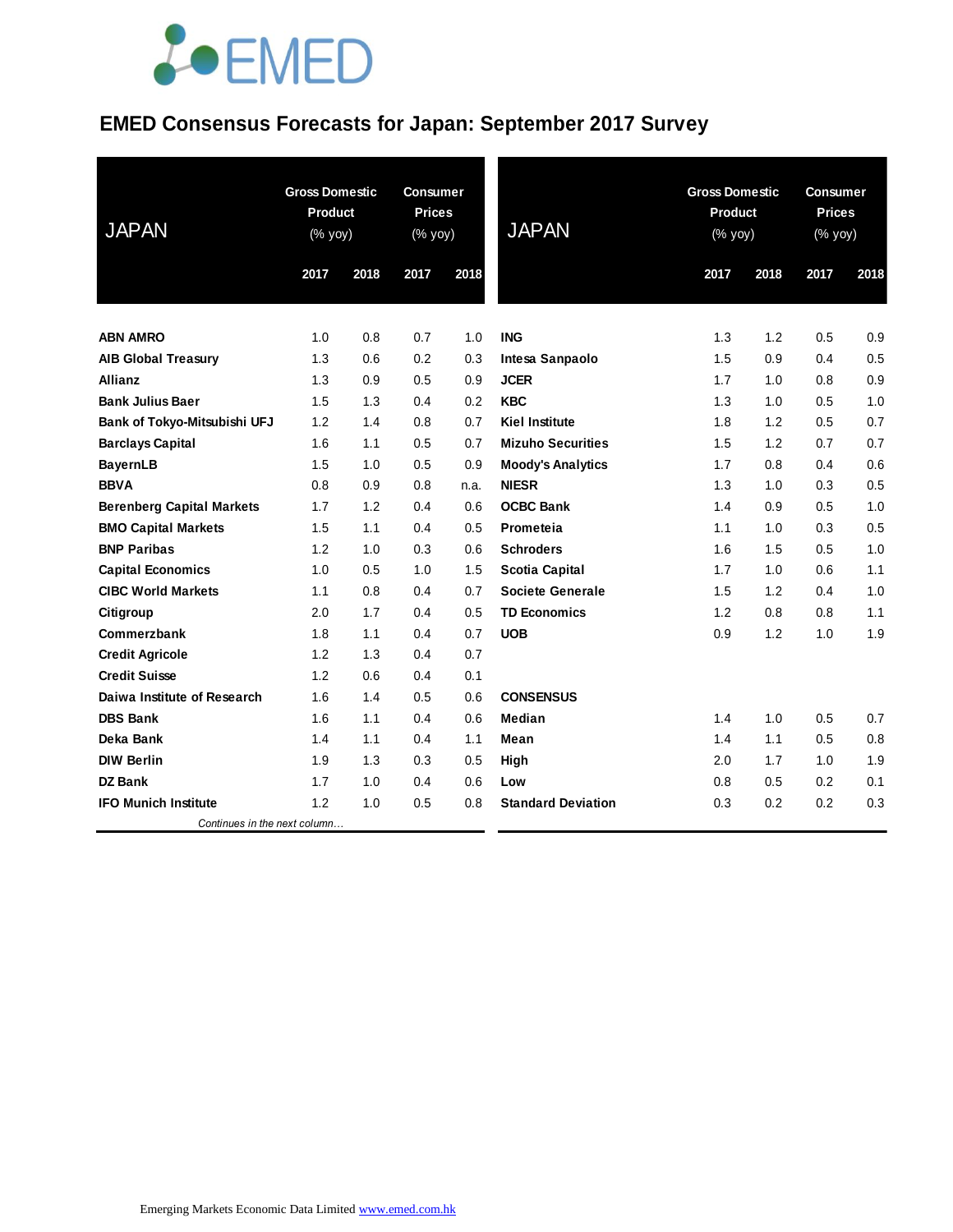## **EMED Consensus Forecasts for China: September 2017 Survey**

| <b>CHINA</b>                     | <b>Gross Domestic</b><br>Product<br>(% yoy) |      | <b>Consumer</b><br><b>Prices</b><br>(% yoy) |      | <b>CHINA</b>                  | <b>Gross Domestic</b><br>Product<br>(% yoy) |      | <b>Consumer</b><br><b>Prices</b><br>(% yoy) |      |
|----------------------------------|---------------------------------------------|------|---------------------------------------------|------|-------------------------------|---------------------------------------------|------|---------------------------------------------|------|
|                                  | 2017                                        | 2018 | 2017                                        | 2018 |                               | 2017                                        | 2018 | 2017                                        | 2018 |
| <b>ABN AMRO</b>                  | 6.8                                         | 6.5  | 1.5                                         | 2.0  | <b>ING</b>                    | 6.8                                         | 6.7  | 1.4                                         | 1.6  |
| <b>Allianz</b>                   | 6.7                                         | 6.3  | 1.8                                         | 2.2  | Intesa Sanpaolo               | 6.7                                         | 6.3  | 1.6                                         | 2.3  |
| <b>Bank Julius Baer</b>          | 6.6                                         | 6.3  | 1.7                                         | 1.6  | JP Morgan                     | 6.8                                         | 6.4  | 1.6                                         | 2.5  |
| <b>Bank of East Asia</b>         | 6.8                                         | 6.4  | 1.8                                         | 2.2  | <b>Kiel Institute</b>         | 6.7                                         | 6.4  | 1.6                                         | 2.1  |
| <b>Barclays Capital</b>          | 6.7                                         | 6.3  | 2.2                                         | 2.3  | <b>Moody's Analytics</b>      | 6.8                                         | 6.6  | 1.5                                         | 2.7  |
| <b>BayernLB</b>                  | 6.8                                         | 6.3  | 2.0                                         | 2.2  | <b>NIESR</b>                  | 6.7                                         | 6.4  | 2.1                                         | 2.5  |
| <b>BBVA</b>                      | 6.5                                         | 6.0  | 1.7                                         | 2.0  | <b>OCBC Bank</b>              | 6.5                                         | 6.0  | 1.7                                         | 2.5  |
| <b>Berenberg Capital Markets</b> | 6.6                                         | 6.2  | 1.6                                         | 2.3  | Prometeia                     | 6.6                                         | 6.2  | 3.6                                         | 3.4  |
| <b>BMO Capital Markets</b>       | 6.8                                         | 6.5  | 1.5                                         | 1.9  | <b>Royal Bank of Scotland</b> | 6.8                                         | 6.5  | 2.0                                         | 2.0  |
| <b>BNP Paribas</b>               | 6.6                                         | 6.4  | 1.8                                         | 2.3  | <b>Schroders</b>              | 6.7                                         | 6.3  | 1.8                                         | 2.3  |
| <b>Capital Economics</b>         | 6.8                                         | 6.5  | 1.5                                         | 1.5  | Scotia Capital                | 6.7                                         | 6.3  | 2.0                                         | 2.5  |
| Citigroup                        | 6.8                                         | 6.5  | 1.8                                         | 2.2  | <b>Societe Generale</b>       | 6.8                                         | 6.2  | 1.7                                         | 2.3  |
| Commerzbank                      | 6.7                                         | 6.4  | 1.6                                         | 2.2  | <b>UOB</b>                    | 6.6                                         | 6.5  | 1.5                                         | 1.4  |
| <b>Credit Agricole</b>           | 6.7                                         | 6.5  | 1.3                                         | 1.7  |                               |                                             |      |                                             |      |
| <b>Credit Suisse</b>             | 6.8                                         | 6.5  | 1.8                                         | 2.5  |                               |                                             |      |                                             |      |
| Daiwa Institute of Research      | 6.8                                         | 6.1  | 1.7                                         | 1.9  |                               |                                             |      |                                             |      |
| <b>Danske Bank</b>               | 6.3                                         | 6.0  | 2.0                                         | 2.0  | <b>CONSENSUS</b>              |                                             |      |                                             |      |
| <b>DBS Bank</b>                  | 6.7                                         | 6.4  | 1.6                                         | 2.1  | Median                        | 6.7                                         | 6.4  | 1.7                                         | 2.2  |
| Deka Bank                        | 6.8                                         | 6.6  | 1.6                                         | 2.7  | Mean                          | 6.7                                         | 6.4  | 1.8                                         | 2.2  |
| <b>DIW Berlin</b>                | 6.6                                         | 6.5  | 1.7                                         | 2.5  | High                          | 6.8                                         | 6.7  | 3.6                                         | 3.4  |
| <b>DZ Bank</b>                   | 6.8                                         | 6.7  | 1.5                                         | 2.0  | Low                           | 6.3                                         | 6.0  | 1.3                                         | 1.4  |
| <b>IFO Munich Institute</b>      | 6.6                                         | 6.3  | 1.8                                         | 2.8  | <b>Standard Deviation</b>     | 0.1                                         | 0.2  | 0.4                                         | 0.4  |
| Continues in the next column     |                                             |      |                                             |      |                               |                                             |      |                                             |      |